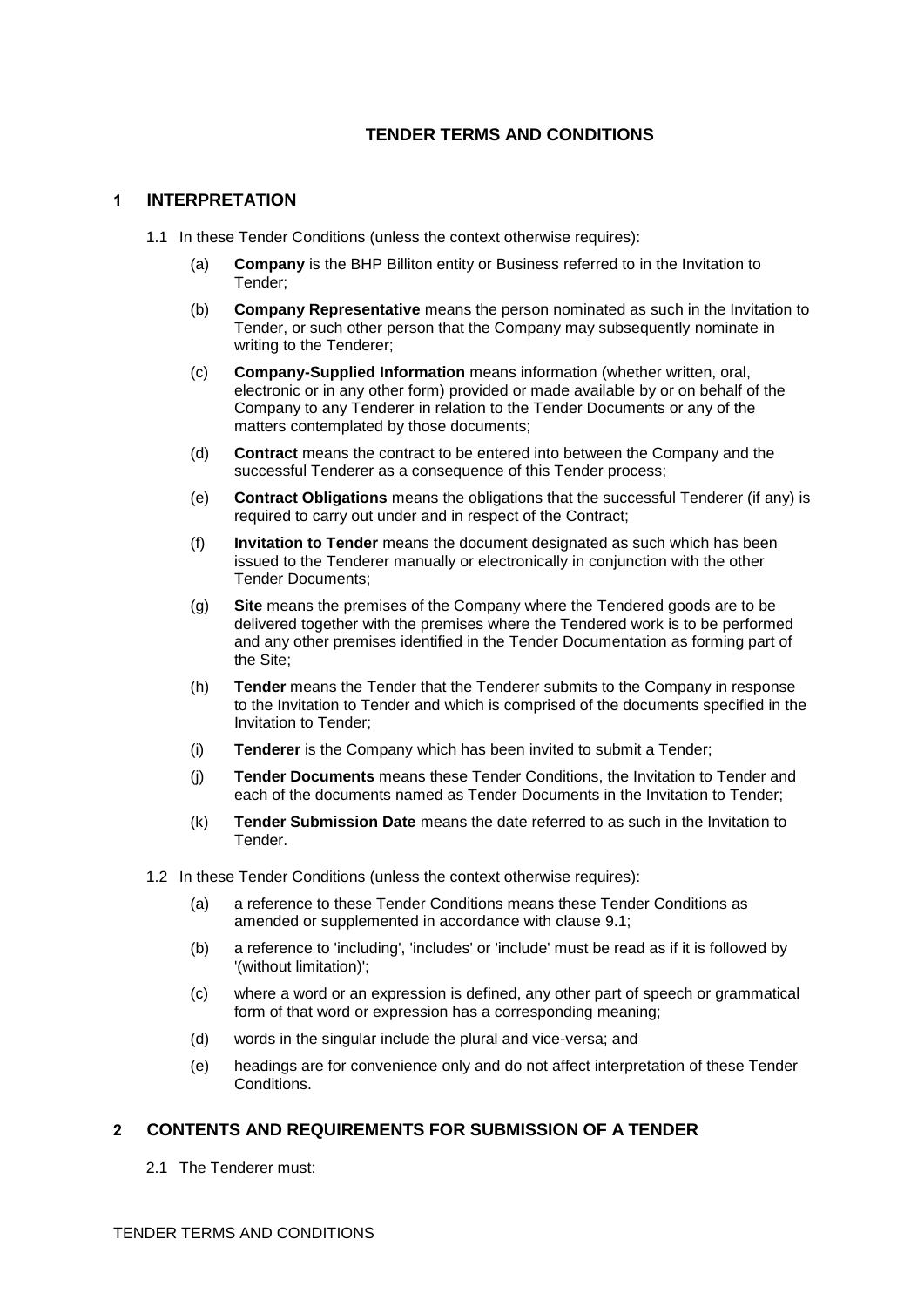- (a) prepare and submit the Tender strictly in accordance with the requirements set out in the Invitation to Tender and the Tender Documents;
- (b) complete and include as part of its Tender all the schedules, annexure, appendices, and other information required by the Tender Documents;
- (c) inform the Company in writing manually or electronically by the date specified in the Invitation to Tender whether it intends to submit a Tender; and
- (d) submit the Tender by the date and time specified in the Invitation to Tender.
- 2.2 The Tenderer must provide a list of subcontractors proposed to be engaged in respect of the Contract for approval by the Company. However, the Company reserves the right to refuse approval of any proposed subcontractor in accordance with the relevant provisions of the Contract.
- 2.3 By submitting a Tender to the Company, the Tenderer agrees to the terms of the Tender Documents (including these Tender Conditions).

### <span id="page-1-1"></span><span id="page-1-0"></span>**3 CONFIDENTIAL INFORMATION AND PUBLICITY**

- 3.1 The fact that the Company is seeking proposals for the supply of the goods and/or services, together with the Company-Supplied Information and all information (whether oral, written or in electronic form) contained in the Tender Documents or disclosed to the Tenderer in connection with the Tender process including drawings, specifications and technical and other information supplied to Tenderers is confidential. Except with the prior written approval of the Company Representative, the Tenderer shall not disclose such information to any third party, or permit it to be used, copied, reproduced or distributed in whole or part for any purpose other than for the preparation of the Tender. The obligations created by this clause [3.1](#page-1-0) do not apply in relation to any particular item of information that is or becomes public knowledge other than by a breach of these Tender Conditions.
- 3.2 The Tenderer must not advertise or issue any information, publication, document or article (including photographs or film) for publication or media release or other publicity in relation to the Tender. Where the Tenderer receives an enquiry relating to the Tender from the media, the Tenderer must refer the person making the enquiry to the Company's Representative and must immediately notify the Company's Representative of the fact that an enquiry was made. The Tenderer must not make any other comment in response to such an enquiry.
- 3.3 The Company may require the Tenderer to execute a confidentiality agreement at any time during the Tender process. The Company may exclude from consideration any Tenderer that fails to sign such an agreement.
- 3.4 Without limiting the Tenderer's obligations under clause [3.1](#page-1-0) above, the Tenderer shall ensure that all employees, agents, contractors and subcontractors of the Tenderer and any other person to whom it discloses any of the information contemplated by clause [3.1](#page-1-0) will in each case comply with the provisions of this clause [3](#page-1-1) to the same extent as if such person had been named in this clause in the place of the Tenderer.
- 3.5 By submitting a Tender, the Tenderer agrees that the Company may, for the purpose of carrying out the Tender evaluation, copy, use and disclose any documentation or information (whether in written, oral or electronic form) provided by the Tenderer.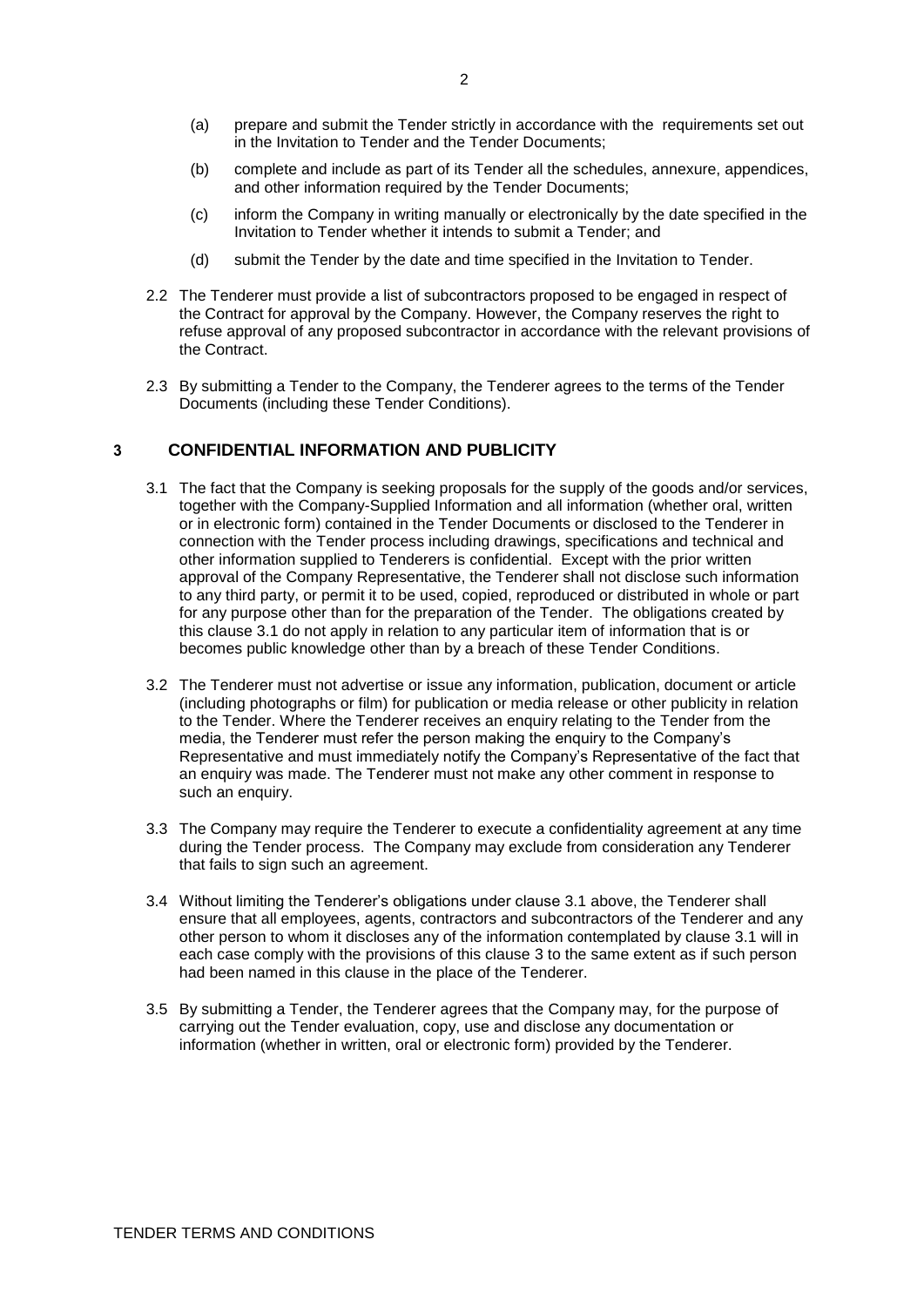## **4 INTELLECTUAL PROPERTY**

- 4.1 All rights of intellectual property, including copyright in the Tender Documents, drawings, data and technical and other pictorial and written information supplied to the Tenderer by the Company or any person or body for or on behalf of the Company, shall be and at all times remain the property of the Company.
- 4.2 The Company may, in its sole discretion and at any stage before or after completion of the Tender process, require that all written information (whether confidential or otherwise and without regard to the type of media on which such information was provided to any Tenderer including all copies of such information) be:
	- (a) returned to the Company, in which case the Tenderer must promptly return all such information to the address identified by the Company; or
	- (b) destroyed by the Tenderer, in which case the Tenderer must promptly destroy all such information.
- 4.3 Without affecting any intellectual property rights which may exist in a Tender, all Tenders submitted in relation to the Invitation to Tender shall be the property of the Company.

#### **5 PRIVACY**

5.1 The Tenderer agrees to be bound by applicable privacy and data protection Laws with respect to any act done or practice engaged in by the Tenderer for the purposes of this Tender in the same way and to the same extent as the Company would have been bound in respect of that act or practice had it been directly done or engaged in by the Company.

### <span id="page-2-0"></span>**6 ANTI-COMPETITIVE BEHAVIOUR**

- 6.1 In consideration of the Company accepting the submission of the Tender, the Tenderer represents and warrants to the Company that:
	- (a) it has no knowledge of the Tender price or terms of any other Tenderer;
	- (b) except where it has notified the Company in writing prior to the submission of its Tender, the Tenderer has not entered into any contract, arrangement or understanding with any other Tenderer or any recipient of an Invitation to Tender:
		- (i) as to who should be the successful Tenderer; or
		- (ii) relating to the pricing or terms offered in the Tenders;
	- (c) it has not participated in any meetings with any other Tenderers or been involved in an exchange of information with any other Tenderers which, in either case, related to the Tender process or the Tenders themselves; and
	- (d) it has not submitted a Tender to the Company which has deliberately inflated pricing in order not to be the successful tenderer.
- 6.2 The Tenderer acknowledges and agrees that the Company is relying on the representations and warranties in clause [6.1](#page-2-0) when considering the Tenders and entering into the Contract. If the Tenderer breached any of the representations and warranties in clause [6.1](#page-2-0) then:
	- (a) the Company may refuse to consider the Tenderer's Tender;
	- (b) the Company may take any other action that it is entitled to take at law; and
	- (c) in the event that the Company becomes aware of the breach of warranty after the Contract is entered into, withhold from any payments due under the Contract an amount equal to the Company's estimation of the losses suffered by it from the breach of clause [6.1.](#page-2-0)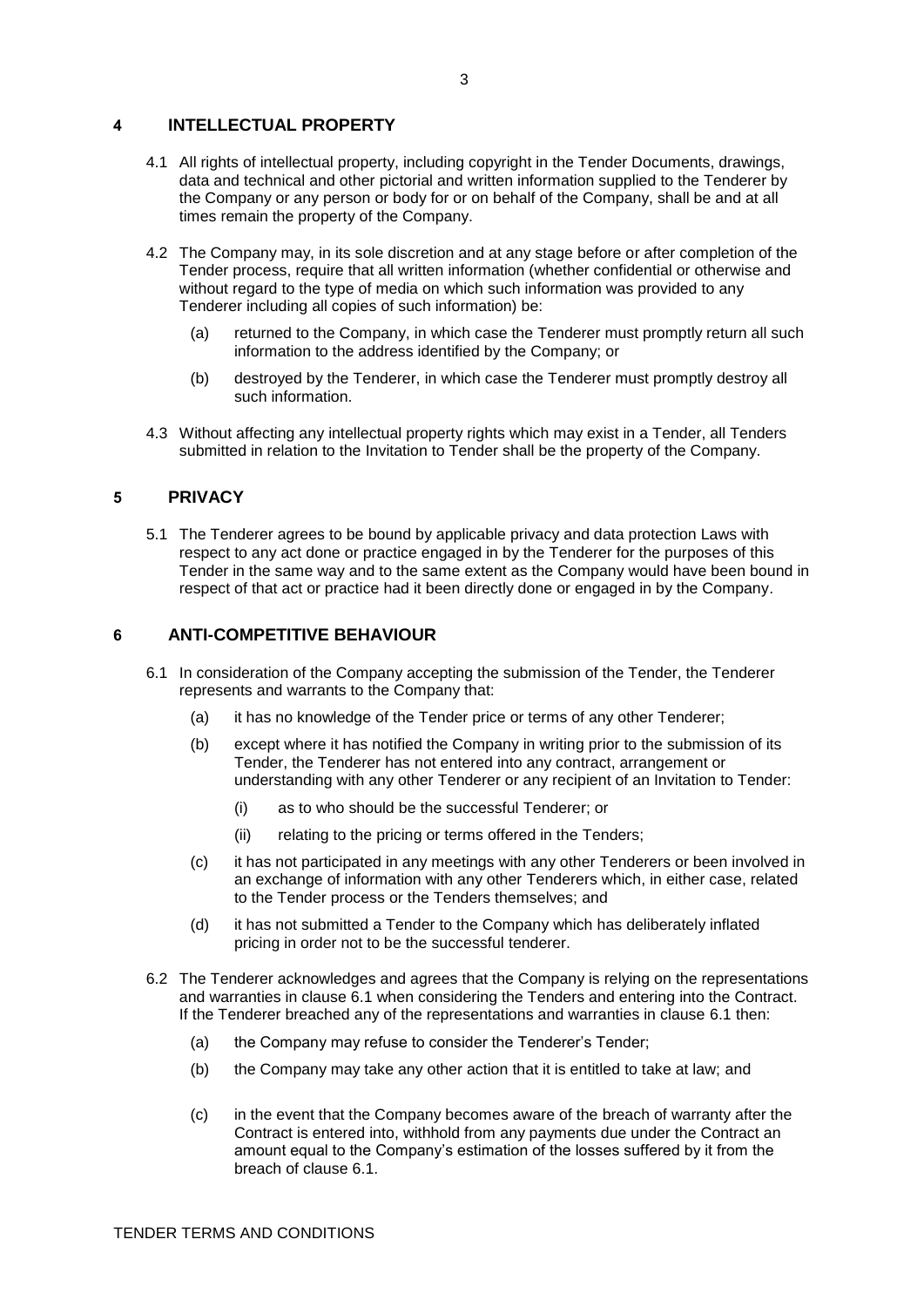## **7 CONFLICT OF INTEREST**

7.1 The Tenderer must disclose to the Company any circumstances, arrangements or relationships which constitute, or might reasonably be considered to constitute, an actual or potential conflict of interest with the Tenderer's obligations under the Tender Documents or under any Contract that might be entered into. The Tenderer shall make this disclosure to the Company as soon as becoming aware of it and, in any event, prior to submitting any Tender.

## **8 TENDERER TO INFORM ITSELF FULLY**

- 8.1 The Tenderer must acquaint itself fully with scope of the Tender, all conditions, contingencies and risks contained in the Tender Documents that might affect its Tender or its performance of the Contract.
- 8.2 By submitting its Tender, the Tenderer represents and warrants to the Company that it has:
	- (a) prepared the Tender and would enter into the Contract with the Company based on its own investigations, interpretations, deductions, information and determinations and has not relied and will not rely upon, any Company-Supplied Information for any purpose (including, but without limitation, determining whether or not to lodge a Tender, preparing its Tender, entering into the Contract or performing its obligations under the Contract);
	- (b) examined all information relevant to the risks, contingencies and other circumstances having an effect on the Tender and which is obtainable by the making of reasonable enquiries including (without limitation), the material contained in the Tender Documents, any relevant technical advice made available by the Company and any applicable statutory requirements;
	- (c) not relied on information provided, or represented to be provided, by or on behalf of the Company (other than information contained in the Tender Documents) without independently verifying that information and independently satisfying itself of the adequacy, accuracy and correctness of the information;
	- (d) calculated its Tender price, including all taxes, duties, charges, licences and other costs, in addition to taking into account all other obligations under the Contract (and the other specific matters referred to in the Tender Documents), on the basis of the Tenderer assuming the risk position allocated under the proposed Contract;
	- (e) satisfied itself as to the accuracy, correctness and sufficiency of the Tender for the Contract Obligations and that the Tender price covers the cost of complying with all of the Contractor's obligations under the Contract;
	- (f) where appropriate, examined the Site together with its surroundings, conditions and characteristics and made an appropriate allowance in the Tender for any effect thereon; and
	- (g) assessed and understood all applicable statutory requirements relevant to the Contract Obligations and that it is able to fully perform the Contract without breaching those statutory requirements.
- 8.3 The Tenderer acknowledges and agrees that it has been provided with information (including information contained in the Tender Documents) by the Company only for the Tenderer's convenience and accordingly:
	- (a) the Company does not assume any responsibility or duty of care in respect of, give any warranty or make any representations in respect of any such information (including as to its accuracy or adequacy); and
	- (b) the Tenderer agrees that it shall have no claim against the Company or any employee, agent or contractor of the Company (whether in contract, tort (including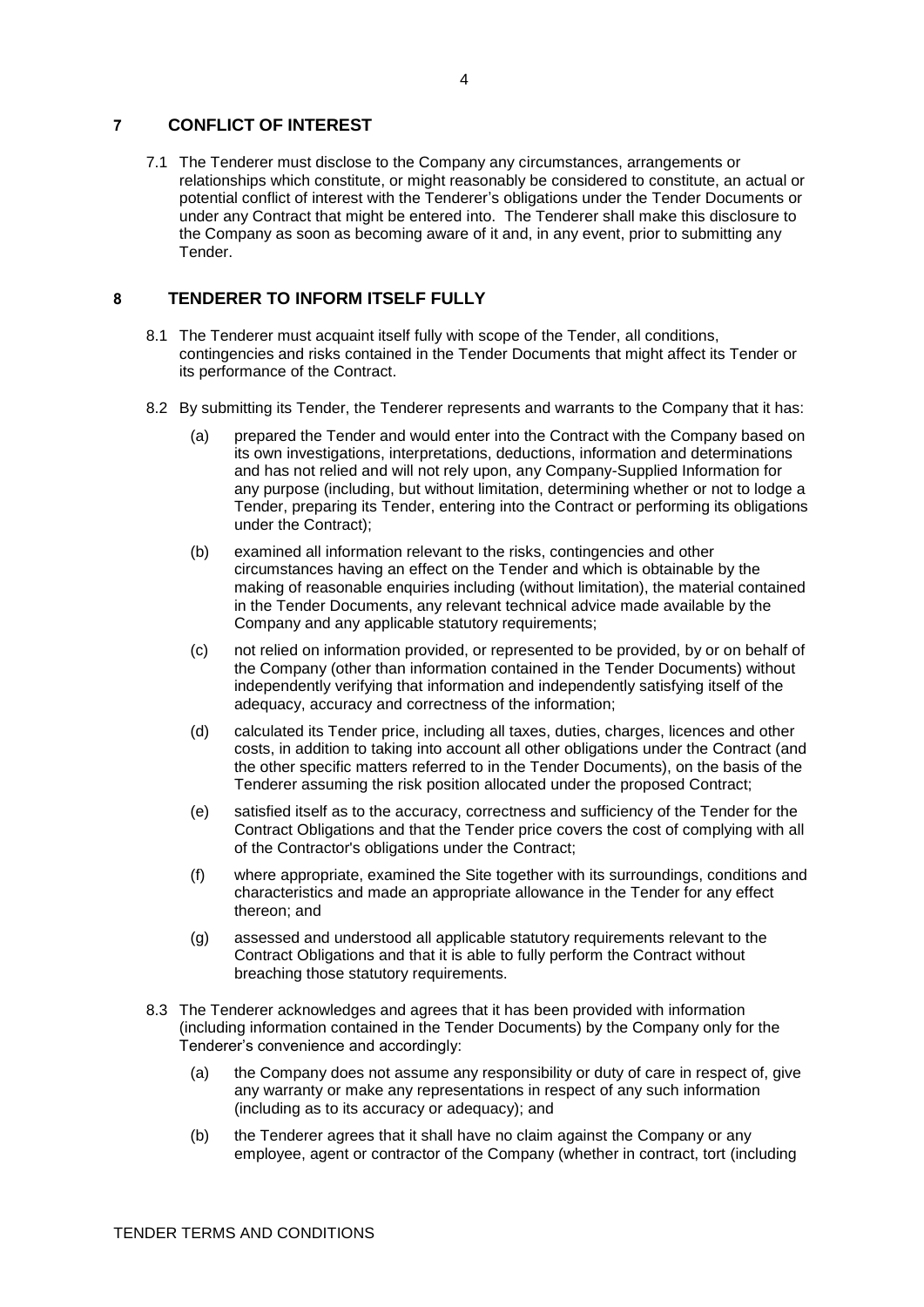negligence), equity, under statute or otherwise) in connection with any such information.

- 8.4 Site inspection and Tender Meeting
	- (a) If specified in the Invitation to Tender, each recipient of the Tender Documents who intends to submit a Tender must attend a combined Site inspection and Tender meeting.
	- (b) The purpose of such a Site inspection and Tender meeting is for Tenderers to familiarise themselves with the accessibility of the Site, the Site conditions, the extent of the Contract Obligations and to have the opportunity to seek clarification on any matter concerning the Tender, the Tender Documents or the Contract.
	- (c) Any failure by the Tenderer to attend a Site inspection and Tender meeting will not limit or affect any liability the Tenderer might subsequently have to perform the Contract Obligations in full.
- 8.5 Discussions with any employees or others

The Tenderer must not communicate with any employee, agent, consultant or supplier of the Company in relation to the Tender or the proposed Contract Obligations without the prior written approval of the Company Representative. If such approval is given by the Company Representative then:

- (a) the Tenderer may only engage in any oral discussions with the relevant employee, agent, consultant or supplier in the presence of the Company Representative; and
- (b) any written communication (whether by letter, email or otherwise) from the Tenderer must first be sent to the Company Representative before being sent to the relevant employee, agent, consultant or supplier.

#### <span id="page-4-0"></span>**9 AMENDMENT OF TENDER DOCUMENTS**

9.1 The Company may, at any time or times prior to the Tender Submission Date, issue to the Tenderer any amendment, annexure or addendum to the Tender Documents. No amendment, annexure or addendum will form part of the Tender Documents unless it is in writing and expressly states that it shall form part of the Tender Documents.

#### **10 REQUEST FOR FURTHER INFORMATION**

- 10.1 The Tenderer may request further information from the Company in relation to the Tender process or the goods or services that are the subject of the Tender. Any such request shall be addressed to the Company Representative listed in the Invitation to Tender and must be received by the Company at least seven days before the Tender Submission Date.
- 10.2 At any time after the submission of Tenders, the Company or the Company Representative shall be entitled to request such further information as the Company or the Company's Representative may require from the Tenderer or to obtain clarification of any details included in a Tender. The Tenderer shall promptly comply with such requests.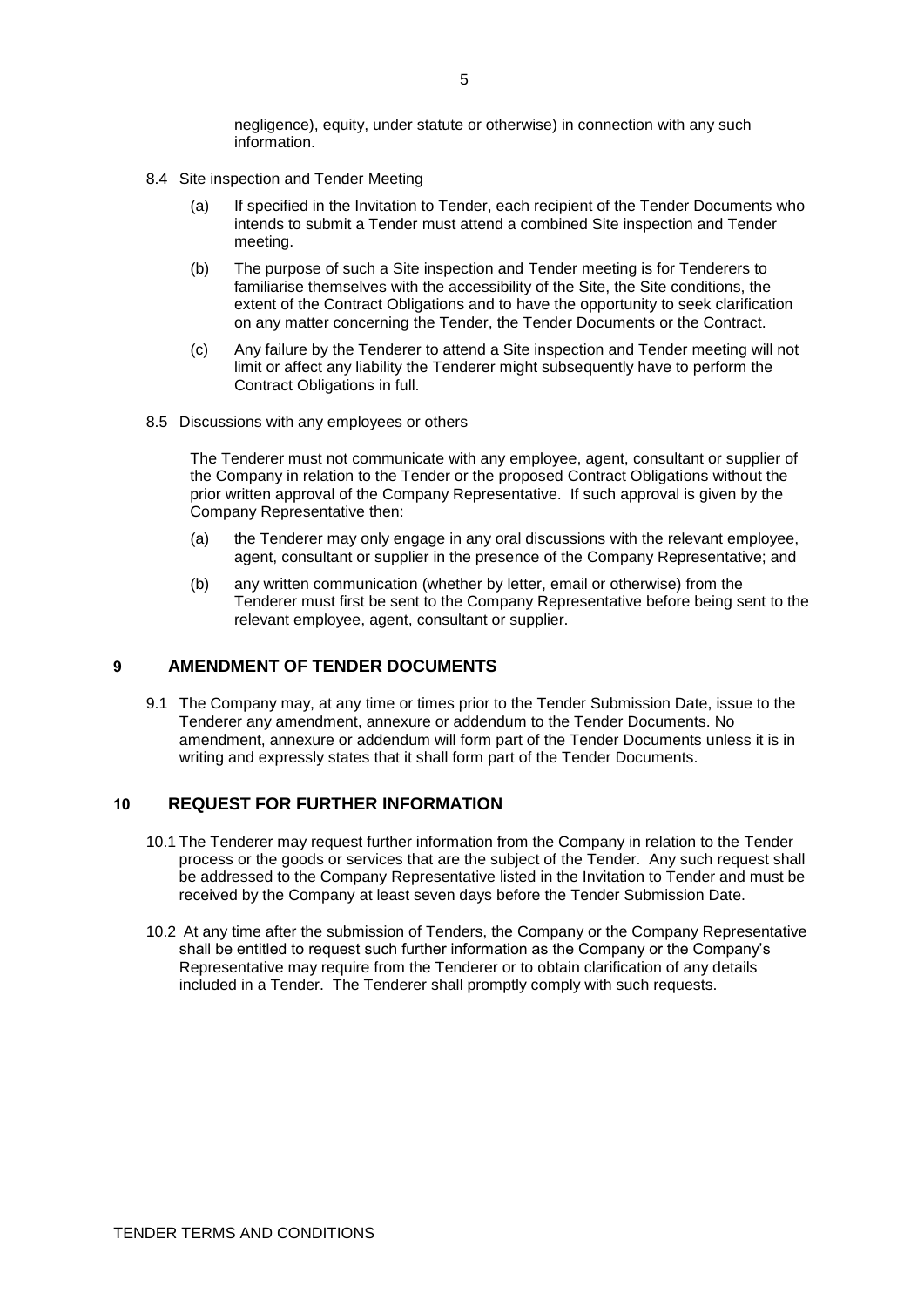### **11 SUBMISSION OF TENDERS**

- 11.1 The Tenderer may seek an extension of the Tender Submission Date only by submitting a written request for extension to the Company Representative. Any such request should set out the reasons for the extension and must be received by the Company Representative at least two business days before the Tender Submission Date. The Company may, in its absolute discretion, grant or refuse any request for the extension of the Tender Submission Date.
- 11.2 It is the Tenderer's sole responsibility to ensure that the Company receives the Tender on or before the Tender Submission Date. The Company may, in its absolute discretion, consider or refuse to consider any late Tender response and negotiate or execute a contract with a Tenderer that has submitted a late Tender response.
- 11.3 Should the Tenderer discover any discrepancy, error or omission in its Tender response, the Tenderer shall immediately notify the Company Representative in writing, of the nature of the discrepancy, error or omission.

## **12 TENDERS SUBMITTED BY JOINT VENTURES OR CONSORTIA**

12.1 Where a Tenderer is comprised of more than one entity:

- (a) any Tender submitted must include all details relevant to each entity and the structure of the joint venture or consortium submitting the Tender, and the Tender must be executed by each such entity;
- (b) the liability of all such entities shall be joint and several in accordance with the provisions of the Contract; and
- (c) the Company may require a copy of any joint venture agreement or other contractual arrangement relating to the Tenderer's composition to be provided to the Company before considering any such Tender.

## <span id="page-5-1"></span>**13 WITHDRAWAL OF TENDER RESPONSES**

13.1 The Tenderer may, without prejudice, withdraw its Tender at any time before the Tender Submission Date.

## <span id="page-5-0"></span>**14 TENDER VALIDITY**

- 14.1 Tenders shall remain valid for acceptance by the Company for the period specified in the Invitation to Tender. In the event that the Invitation to Tender does not specify a period then the Tenders shall remain valid for acceptance by the Company for a period of ninety (90) days commencing on the Tender Submission Date.
- 14.2 By submitting its Tender and in consideration of the Company agreeing to evaluate that Tender, the Tenderer agrees not to amend or withdraw its Tender before the expiry of the period contemplated by clause [14.1](#page-5-0) except (i) in accordance with clause [13.1,](#page-5-1) or (ii) with the prior written consent of the Company.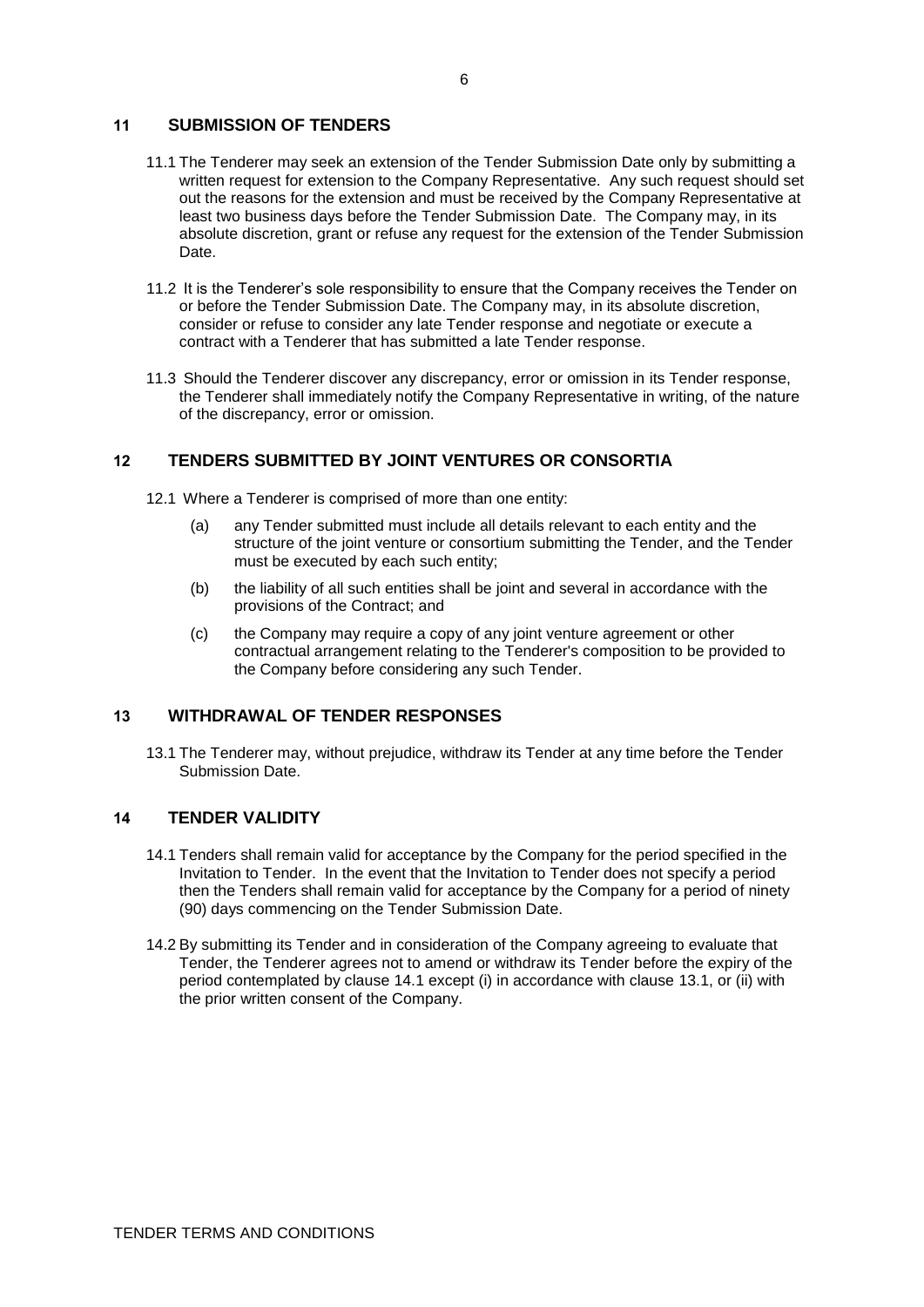### **15 ACCEPTANCE OF TENDER RESPONSES**

- 15.1 A Tender will not be deemed to have been accepted and no contract will arise between the Company and the Tenderer in respect of the Tendered goods and/or services until a formal written Contract is executed by the successful Tenderer and the Company.
- 15.2 Should a Tender be successful, the Tenderer acknowledges and agrees that the Company may incorporate all or any part of the Tender into the Contract.
- 15.3 The Company may use its absolute discretion in prioritising the Tender responses and in selecting the successful Tenderer. The Company will not necessarily accept the lowest price Tender as the successful Tender.

## <span id="page-6-0"></span>**16 ALTERNATE GOODS OR SERVICES OFFERED BY TENDERER**

- 16.1 If the Tenderer submits a Tender that complies with all the requirements of the Tender Documents then it may also submit a second Tender which:
	- (a) does not comply with the requirements of the Tender Documents;
	- (b) clearly identifies the items in the Tender that depart from the requirements of the Tender Documents; and
	- (c) is clearly marked "NON-CONFORMING TENDER" on each page.
- 16.2 Where the Tenderer has satisfied the requirements of clause [16.1](#page-6-0) then the Company may elect to consider a non-conforming Tender that has been submitted under that clause. However the Company may in its absolute discretion elect not to consider or not to accept any non-conforming Tender.
- 16.3 If the Tenderer is aware that any material specified in the Tender Documents is not available then the Tenderer should include in its Tender:
	- (a) advice of that fact; and
	- (b) a proposed alternative material and price.

### **17 UNSUCCESSFUL TENDERERS**

17.1 At the completion of the Tender process, the unsuccessful Tenderers will be advised in writing that their Tender has been unsuccessful. The Company is not obliged to disclose reasons for the acceptance or non-acceptance of any Tender and no further correspondence in connection with the Tender Documents or the Tenders will be entered into.

# **18 LIMITATION OF LIABILITY**

- 18.1 The Company makes no representation or warranty whatsoever (whether express or implied, written or oral) to the Tenderer and makes no undertakings to the Tenderer, other than to invite the Tenderer to submit a Tender in the manner contemplated by the Invitation to Tender.
- 18.2 The Tender Documents constitute an invitation to potential suppliers to make an offer to the Company for the provision of goods and/or services to the Company. The Tender Documents should not be construed or relied upon as an offer capable of acceptance.
- 18.3 The Tenderer participates in the Tender process contemplated by the Tender Documents at its own risk and expense. The Tenderer is not entitled to be reimbursed or compensated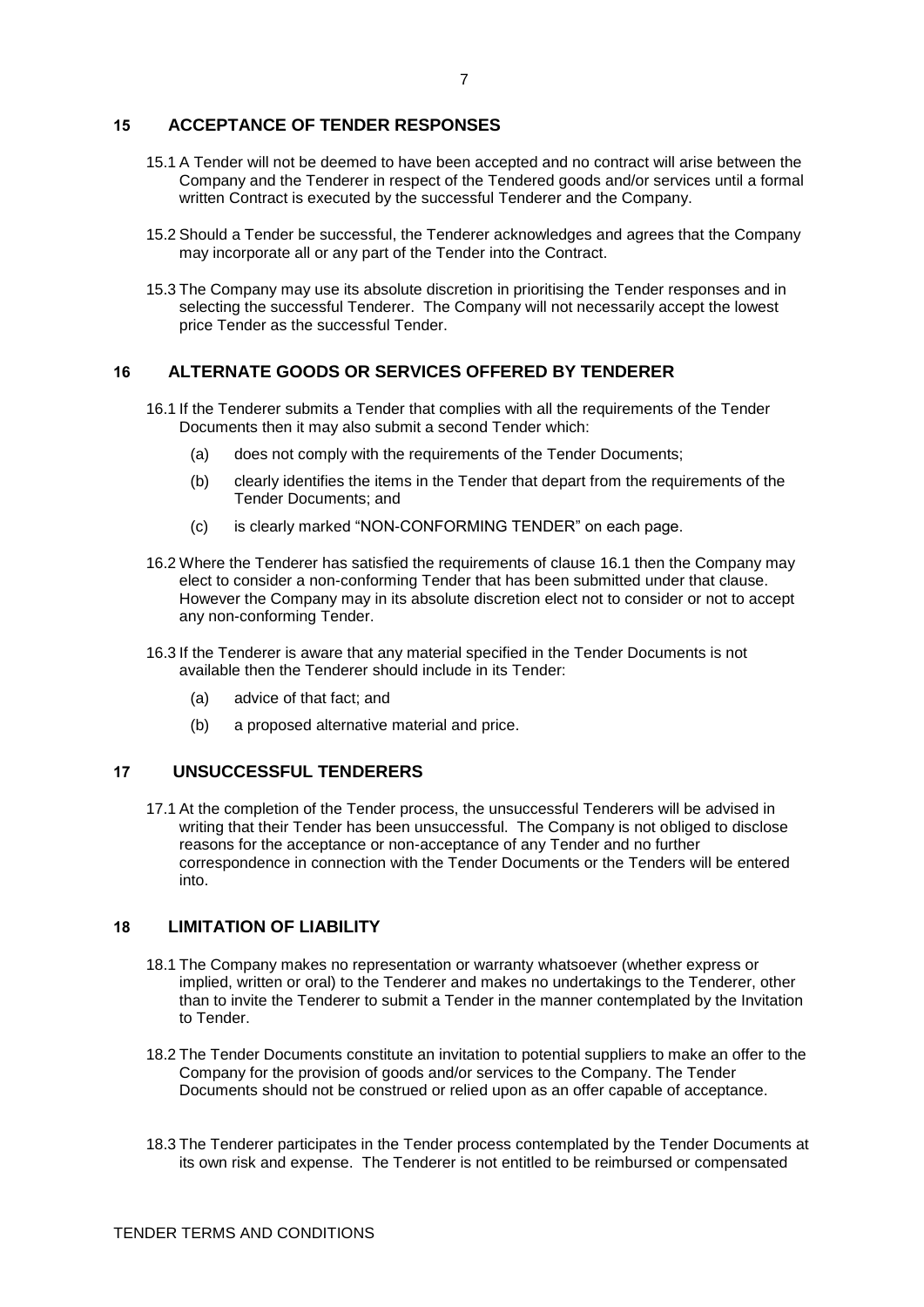for any expense or loss incurred in connection with preparing or submitting the Tender or otherwise in connection with the Tender Documents.

- 18.4 To the maximum extent permitted by law, the Company, its affiliates, directors, employees, officers and agents shall have no liability or responsibility whatsoever to the Tenderer (whether based in contract, promissory estoppel, restitution, quantum meruit, quasicontract, tort, statute or otherwise) in connection with or in relation to the Tender Documents, or the Tenderer's participation in the Tender process. Without limiting the foregoing, Company will not be liable or responsible to the Tenderer in circumstances where:
	- (a) the Company elects not to acquire (in whole or in Part) the goods and/or services that are the subject of the Tender Documents;
	- (b) the Company conducts negotiations with any third party in parallel with any negotiations that it conducts with the Tenderer;
	- (c) the Company terminates the Tender process or any negotiations with the Tenderer;
	- (d) the Tenderer is not selected to supply the goods and/or services that are the subject of the Tender Documents;
	- (e) the Company selects a non-conforming Tender as the successful Tender;
	- (f) the Company waives any non-compliance with the Tender Documents in respect of any Tender submitted as part of the Tender process;
	- (g) any information or data forming part of the Tender is lost, corrupted or not received; or
	- (h) the Company exercises any of its rights or discretions under or in connection with the Tender Documents.

## **19 COMPANYS DISCRETION**

19.1 The Company may in its absolute discretion (but shall be under no obligation to):

- (a) cancel the Tender process at any time (either in whole or in part and whether before or after the Tender Submission Date);
- (b) provide to all Tenderers any further information or addenda that has been provided to a particular Tenderer;
- (c) change the Tender Submission Date;
- (d) refuse to consider any Tender which:
	- (i) is lodged by any means other than in accordance with the Tender Documents;
	- (ii) is lodged after the Tender Submission Date; or
	- (iii) has been lodged by a Tenderer who has not complied with the requirements of the Tender Documents;
- (e) in its evaluation and assessment of Tenders:
	- (i) apply such criteria as the Company sees fit and give such weighting to that selection criteria as may be determined by the Company (in its absolute discretion);
	- (ii) if the Company considers any Tender to be ambiguous, erroneous or incomplete, then to:
		- (A) refuse to consider the relevant Tender;
		- (B) request further information from the relevant Tenderer; or
		- (C) request the relevant tenderer to amend its Tender,